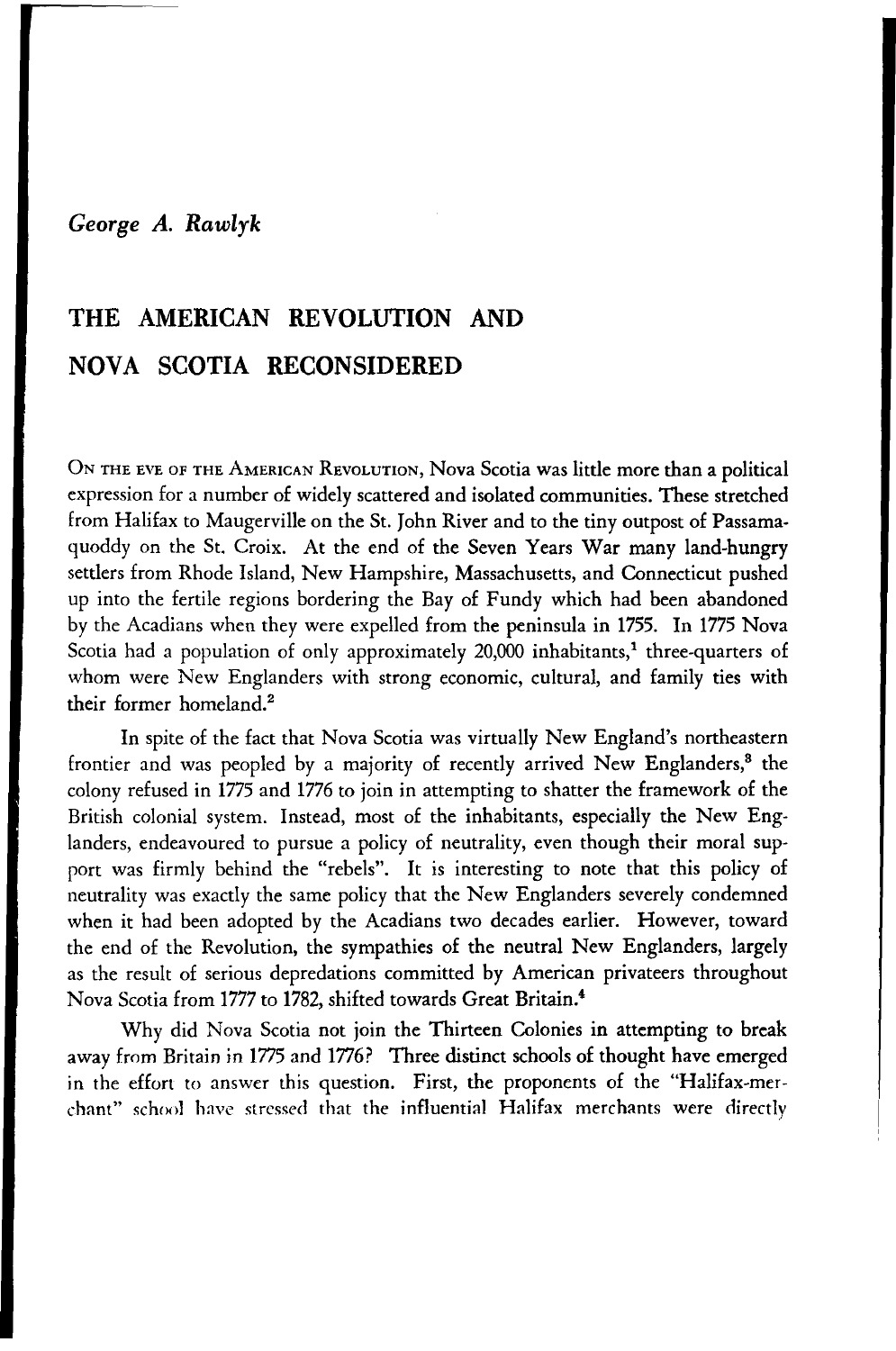#### 380 THE DALHOUSIE REVIEW

responsible for keeping Nova Scotia loyal to the Crown.<sup>5</sup> The merchants, believing that the Revolution was a Heaven-sent opportunity to supplant the New England colonies in the West Indian trade, and also that in the long run their colony would gain more than it would lose in retaining political and economic ties with Britain, were able to impose their will upon the other inhabitants. This is indeed an interesting interpretation, but one without any real foundation, since in 1775 the population of Halifax was only 1800 and the influence of the Halifax merchants was largely confined chiefly to the area of the Bedford Basin.<sup>6</sup> It is clear that their economic ties with Britain were strong, but it is just as clear that they were in no effective position to impose their will upon the other Nova Scotians, who in actual fact reacted violently to the merchant clique that was attempting to manipulate the economic and political life of the colony.

Second, W. B. Kerr, who has written far more about Nova Scotia during the Revolutionary period than any other historian, has strongly argued that as early as 1765 it was inevitable that Nova Scotia would remain loyal to George Ill. Kerr maintains that there was an almost total absence of "national sentiment"<sup>7</sup> among the New Englanders of Nova Scotia and that, because of this lack of "nationalism",<sup>8</sup> there was very little popular support for the Revolutionary cause in Nova Scotia.<sup>9</sup> It appears that Kerr has clearly underestimated the general significance of the widespread sympathy for Revolutionary principles. This feeling was prevalent throughout Nova Scotia, with the notable exception of Halifax, in 1775 and 1776. Moreover, he has failed to draw sufficient attention to the profound impact that the isolation of most of the Nova Scotian settlements and the British control of the North Atlantic had upon seriously weakening the indigenous Revolutionary movement.

Third, J. B. Brebner, in his excellent work, *The Neutral Yankees of Nova Scotia,* has asserted that the Revolutionary movement failed in Nova Scotia because "the sympathizers with rebellion among the outlying populace could make no headway because their friends in the rebellious Colonies had no navy and because they themselves could not assemble from the scattered settlements an effective force for unassisted revolt."10 Brebner's is certainly the most satisfactory answer to the original question regarding Nova Scotia and the Revolution. A careful and critical examination of events in the Chignecto region of Nova Scotia in the years 1775 and 1776 will not only serve to prove the validity of Brebner's thesis, but will also cast a considerable amount of light upon the relations between Nova Scotia and the colonies to the south during a most critical period.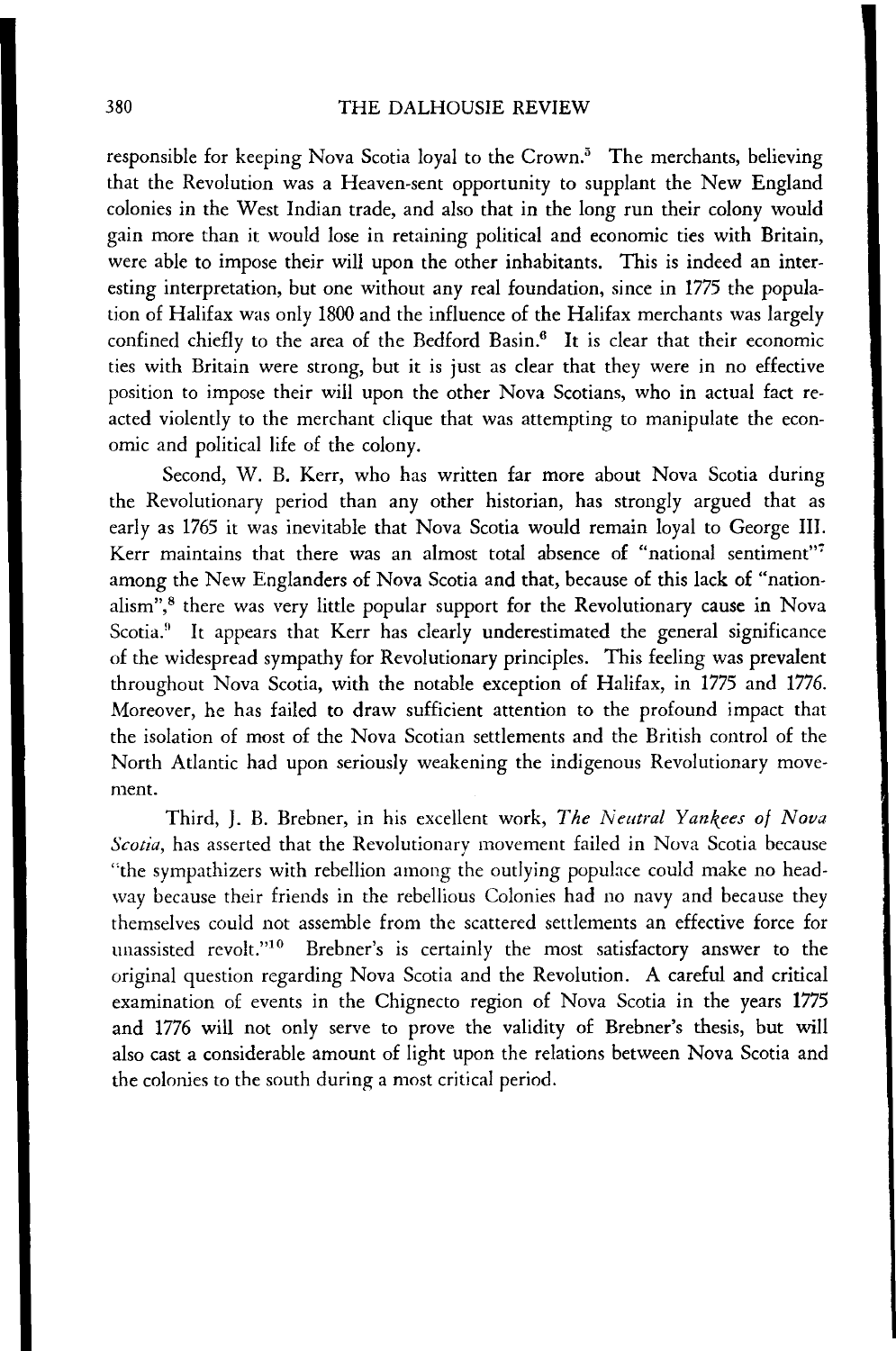The Isthmus of Chignecto provided the stage upon which a somewhat incon sequential scene from the American Revolutionary drama was played. The Eddy Rebellion of 1776 had most of the characteristics of a tragic comedy; a glorious failure, it was nevertheless accompanied by death and destruction.

The Chignecto Isthmus is a narrow neck of land joining the peninsula of Nova Scotia to the North American mainland. Roughly ten miles in width and twenty in length, the Isthmus is bordered on the north-east by Baie Verte, on the south-west by the Cumberland Basin, and on the north-west and south-east by the Sackville and Amherst Ridges respectively. J. C. Webster, one of New Brunswick's outstanding historians, has asserted that "no area of its [ Chignecto's] size anywhere in America has a greater or more varied wealth of historical memories and traditions."<sup>11</sup> There is much evidence to support Webster's sweeping generalization.

The vacuum created by the expulsion of the majority of the Acadians from the fertile Isthmus in 1755 was quickly filled at the end of the Seven Years War by settlers from New England.<sup>12</sup> Unlike the Acadians, these men energetically began to clear and to cultivate the ridge lands which had a heavy forest cover.<sup>13</sup> Only after many frustrating failures were the New Englanders able to master marsh agriculture.<sup>14</sup> From 1772 to 1775 they sullenly observed the arrival of over 500 Yorkshire immigrants seeking "a better livelihood"15 in the New World. These newcomers had been recruited by the aggressive Lieutenant-Governor of Nova Scotia, Michael Francklin.<sup>16</sup>

Thus in 1775 the general Chignecto Isthmus region contained three important elements within its population. The New Englanders were the most numerous, but the Yorkshiremen were not too far behind. Together these two groups numbered 220 families.<sup>17</sup> The third element was the Acadian; there were thirty Acadian families, most of the members of which worked on the land belonging to the English-speaking farmers.<sup>18</sup>

There was considerable friction and ill-feeling between the New Englanders and the newcomers from the north of England on the one hand, and between the former and the Halifax government on the other. Most of the New Englanders detested their new neighbours, not only because the Yorkshiremen had settled on land that the New Englanders had long coveted and considered to be rightfully theirs, but also because the outlook of the Englishmen was almost diametrically opposite to that of the Americans. The Yorkshiremen were Methodists closely tied to the Mother Country and all she represented, while the New Englanders were Congregationalists who had been greatly influenced by the North American environ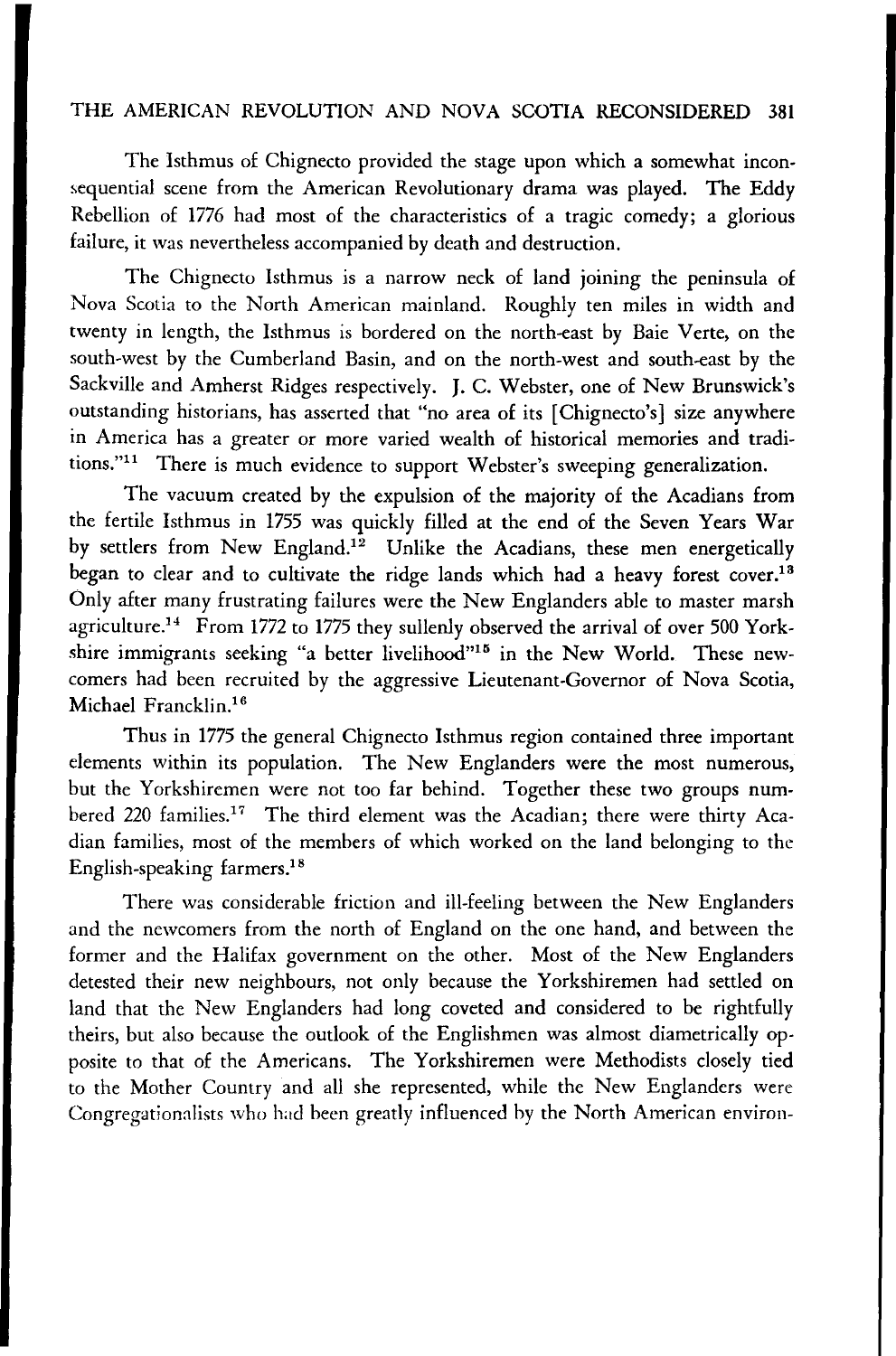ment and whose ties with the Mother Country were extremely tenuous. The Old World was in conflict with the New on this narrow neck of land.

The New Englanders, moreover, were greatly dissatisfied with the Halifax government. Had not Francklin encouraged the Yorkshiremen to settle in the Isthmus? Furthermore, the New Englanders reacted violently to the fact that a small clique of Halifax merchants controlled the legislative and executive functions of government,<sup>19</sup> stubbornly refusing to grant to the New Englanders the right of ''township form of government" which Governor Lawrence had promised them in 1758 and 1759.<sup>20</sup>

A spark was needed to set the kindling discontent ablaze. The American Revolution provided the spark, but the fire was quickly and easily extinguished before it could spread and result in any serious damage.

The centre of organized activity against Nova Scotia during the first years of the Revolution was the tiny lumbering outpost of Machias, a few miles west of the St. Croix River.<sup>21</sup> Most of the inhabitants wanted to grow rich by sacking the prosperous Nova Scotian settlements, particularly Halifax. These freebooters, these eighteenth-century filibusters, unsuccessfully endeavoured to hide their real selfish motive beneath a veneer of concern for Revolutionary principles.

In the summer of 1775 they proposed to General Washington to invade Nova Scotia if supported by a force of 1000 soldiers and four armed vessels.<sup>22</sup> When Washington was asked to act upon this bold plan in August, he tactfully refused; all available men and supplies were needed for the proposed Quebec invasion. His reasoned arguments justifying his refusal are of considerable consequence since they explain why Washington refused to mount any kind of offensive against Nova Scotia in 1775 and 1776:

As to the Expedition proposed against Nova Scotia by the Inhabitants of Machias, I cannot but applaud their Spirit and Zeal; but, after considering the Reasons offered for it, there are Several objections ... which seem to me unanswerable. I apprehend such an Enterprise inconsistent with the General Principal upon which the Colonies have proceeded. That Province has not acceeded, it is true, to the Measures of Congress; and therefore, they have been excluded from all Commercial Intercourse with the other Colonies; But they have not Commenced Hostilities against them, nor are any to be apprehended. To attack *them,* therefore, is a Measure of Conquest, rather than Defence, and may be attended with very dangerous consequences. It might, perhaps, be easy, with the force proposed, to make an Incursion into the Province and overawe those of the Inhabitants who are Inimical to our cause; and, for a short time prevent the Supplying the Enemy with Provisions; but the same Force must continue to produce any lasting Effects. As to the furnishing Vessels of Force, you, Gentlemen, will anticipate me, in pointing out our weakness and the Enemy's Strength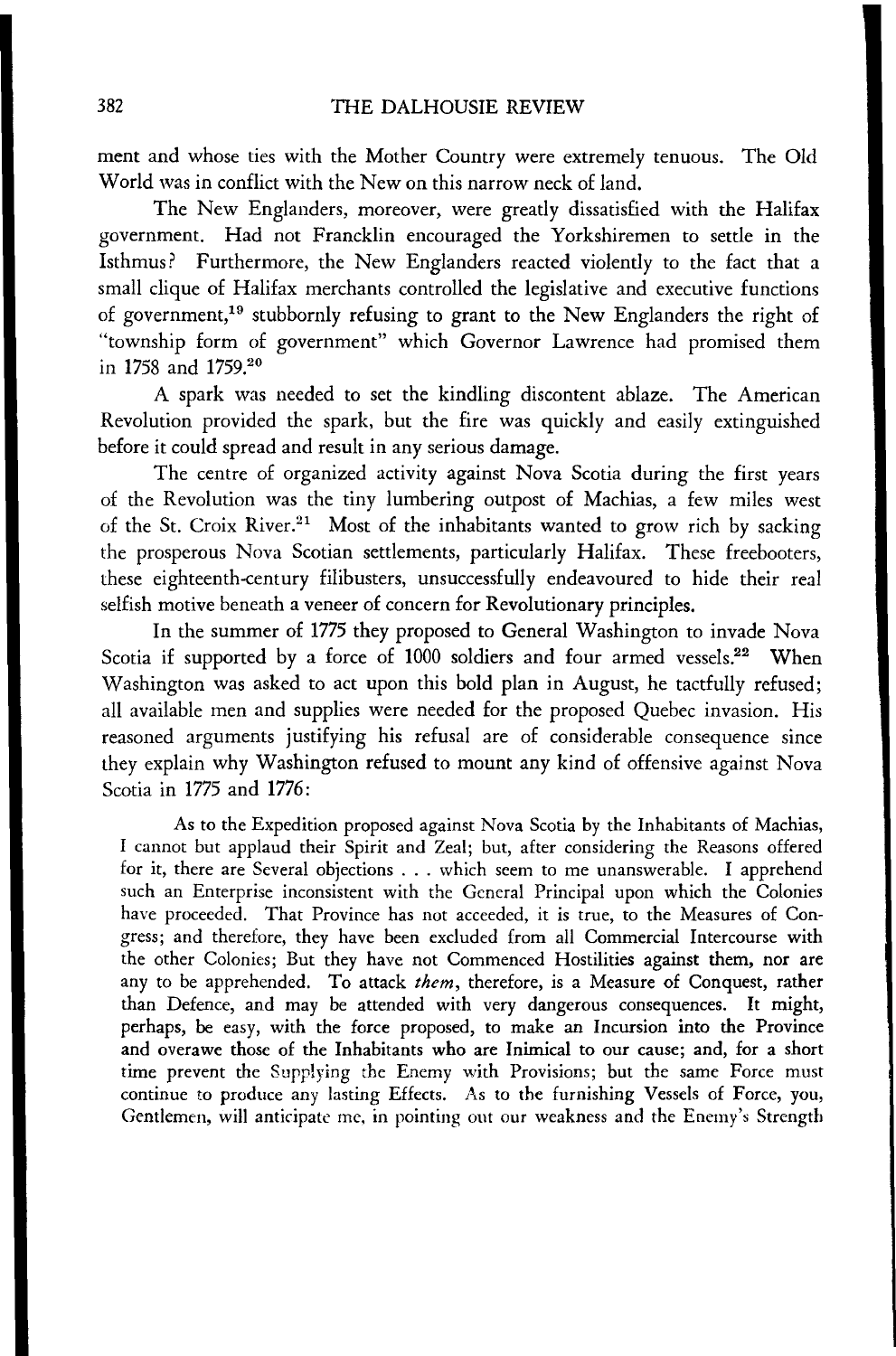at Sea. There would be great Danger that, with the best preparation we could make, they would fall an easy prey either to the Men of War of that Station [Halifax] or some who would be detach'd from Boston.23

Washington was no doubt right in the long run, but the inhabitants of Machias almost intuitively realized that in the summer of 1775 Nova Scotia was ripe for plucking from the British colonial tree. American economic pressure had resulted in a serious recession,<sup>24</sup> Governor Legge was alienating leading elements of the population, and the exploits of the Revolution had captured the imagination of the New Englanders.25 In addition, there were only thirty-six British regulars guarding Halifax,<sup>26</sup> and Legge, who seriously believed that the New Englanders "were rebels to the man", sadly observed that "the fortifications [of Halifax] were in a dilapidated state, the batteries . . . dismantled, the gun-carriages decayed, the guns on the ground."<sup>27</sup> If the men from Machias had had their way, the invading force would have been enthusiastically welcomed and openly supported by the vast majority of "Yankees" and would have easily gained control of the colony. However, the lack of suitable land communications between the various settlements in Nova Scotia, as well as between Nova Scotia and the other colonies, together with the British control of the Atlantic, would have probably forced the American troops to abandon Nova Scotia after a brief occupation. Washington's refusal to attack Nova Scotia when it was ripe for conquest and the arrival of military reinforcements in Halifax in October<sup>28</sup> virtually made certain that the Colony would remain within the framework of the British colonial system during the war years.

In the summer months an indigenous revolutionary movement came into being in the Chignecto region.<sup>29</sup> It was led by John Allan, a Scot who had been won over to the American revolutionary cause, and Jonathan Eddy, who had left Massachusetts to settle in the Isthmus after the Seven Years War. Sam Rogers, Zebulon Rowe, Obadiah Ayer, and William Howe, among others, all respected and prosperous New Englanders, supported Allan and Eddy. These men were greatly encouraged by the successful sacking in August of Fort Frederick, a tiny British military outpost at the mouth of the Saint John River, by a small Machias force, 30 and also by the bold pronouncement of the inhabitants of Maugerville in favour of the Revolution. The Maugerville settlers declared that they were willing "to submit ourselves to the government of the Massachusetts Bay and that we are ready with our lives and fortunes to share with them the event of the present struggle for liberty, however, God in his providence may order it."<sup>81</sup>

Towards the end of November, Allan, Eddy, and their not insignificant following were given an excellent opportunity to precipitate a crisis that could have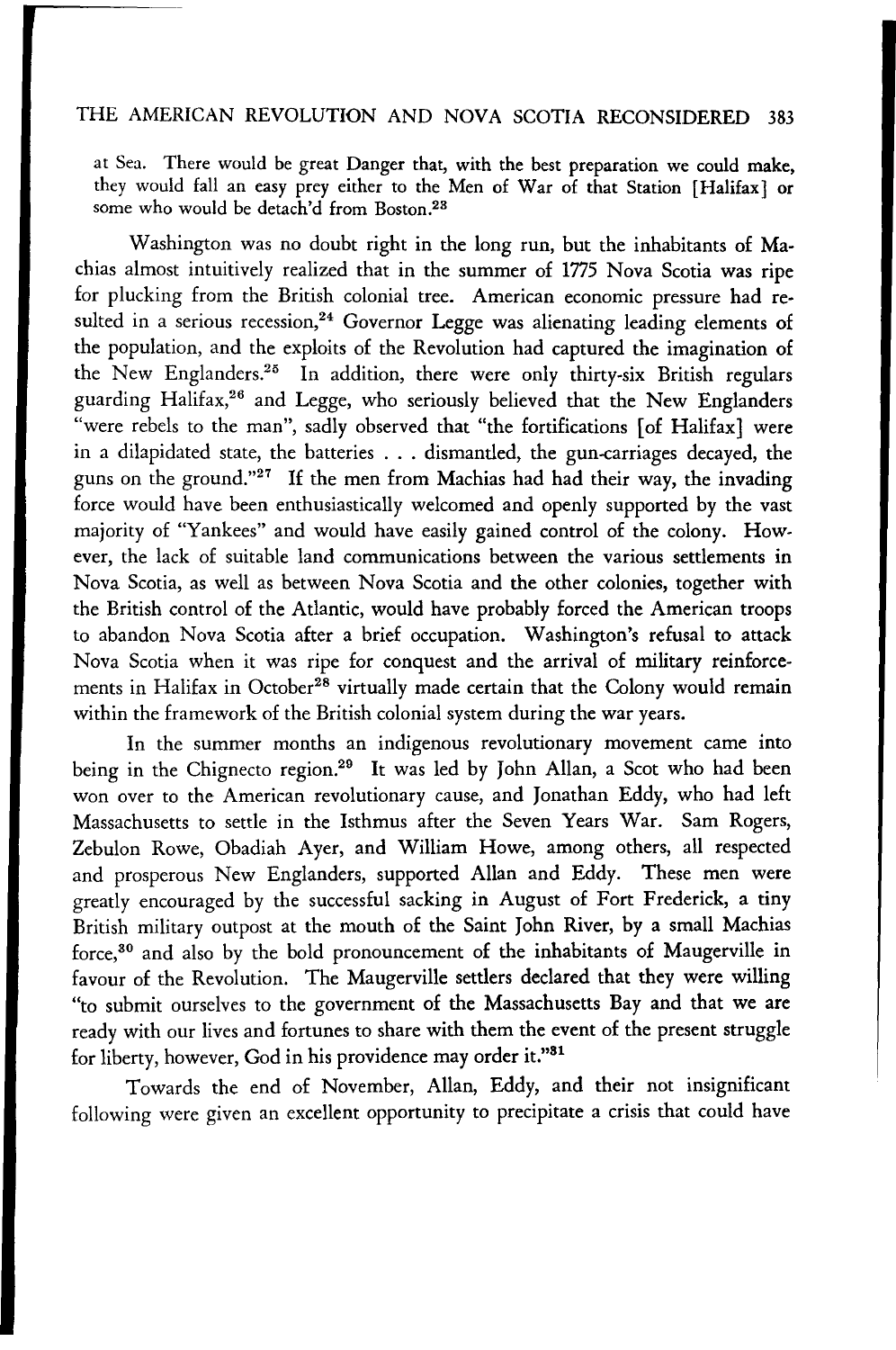#### 384 THE DALHOUSlE REVIEW

conceivably led to a successful rebellion. The long-simmering discontent with the government authorities finally boiled over when the assembly, controlled by the small Halifax merchant clique with strong commercial ties with Britain, passed two acts, one to call out a fifth of the militia, the other to impose a tax for its support.32 Almost immediately the two bills were loudly denounced throughout the colony, but especially in the Chignecto region. Allan and Eddy, instead of quickly harnessing the deep dissatisfaction within the framework of armed rebillion, decided to widen first the popular basis of their support by sending a rather mildly-worded yet firm protest against the two bills to Governor Legge. In the protest, which was eventually signed by almost 250 inhabitants including many Yorkshiremen, the Chignecto settlers objected to the new tax and to the possibility of being forced to "march into different parts in arms against their friends and relations."<sup>33</sup> Allan and Eddy had succeeded in gaining much popular support for their attack upon the Halifax government, but at the moment when they attempted to use this support to emulate the example of the colonies in revolt, Legge suddenly pulled the rug from under their unsuspecting feet. Realizing the seriousness of the discontent as reflected in the Chignecto petition, the governor promptly suspended the two contentious acts. In so doing, Legge had removed the catalyst from the potential revolutionary situation not only in the Isthmus but throughout Nova Scotia.

Failing to grasp the significance of Legge's clever manoeuvre, Allan and Eddy decided during the first weeks of January, 1776, that the time was propitious for fomenting an insurrection. Nothing could have been further from the truth. Having won the support of the Acadians, but the equally enthusiastic disapprobation of the Yorkshiremen, Allan and Eddy decided that before taking any further steps on the road to rebellion it was first imperative to sound out carefully the general feeling of the mass of New Englanders towards the proposed vague plan. The two leaders were genuinely shocked to discover that the vast majority of New Englanders, even though they "would have welcomed an army of invasion",<sup>34</sup> stubbornly refused to support the planned insurrection. Ground between the millstones of contending forces, most of the Chignecto New Englanders, as well as those throughout the colony, had decided to walk the tightrope of neutrality until it was clear that a strong rebel invading force would be able to gain effective control of Nova Scotia. Allan and Eddy were forced to alter drastically their proposed policy; they decided to petition General Washington and the Continental Congress to send an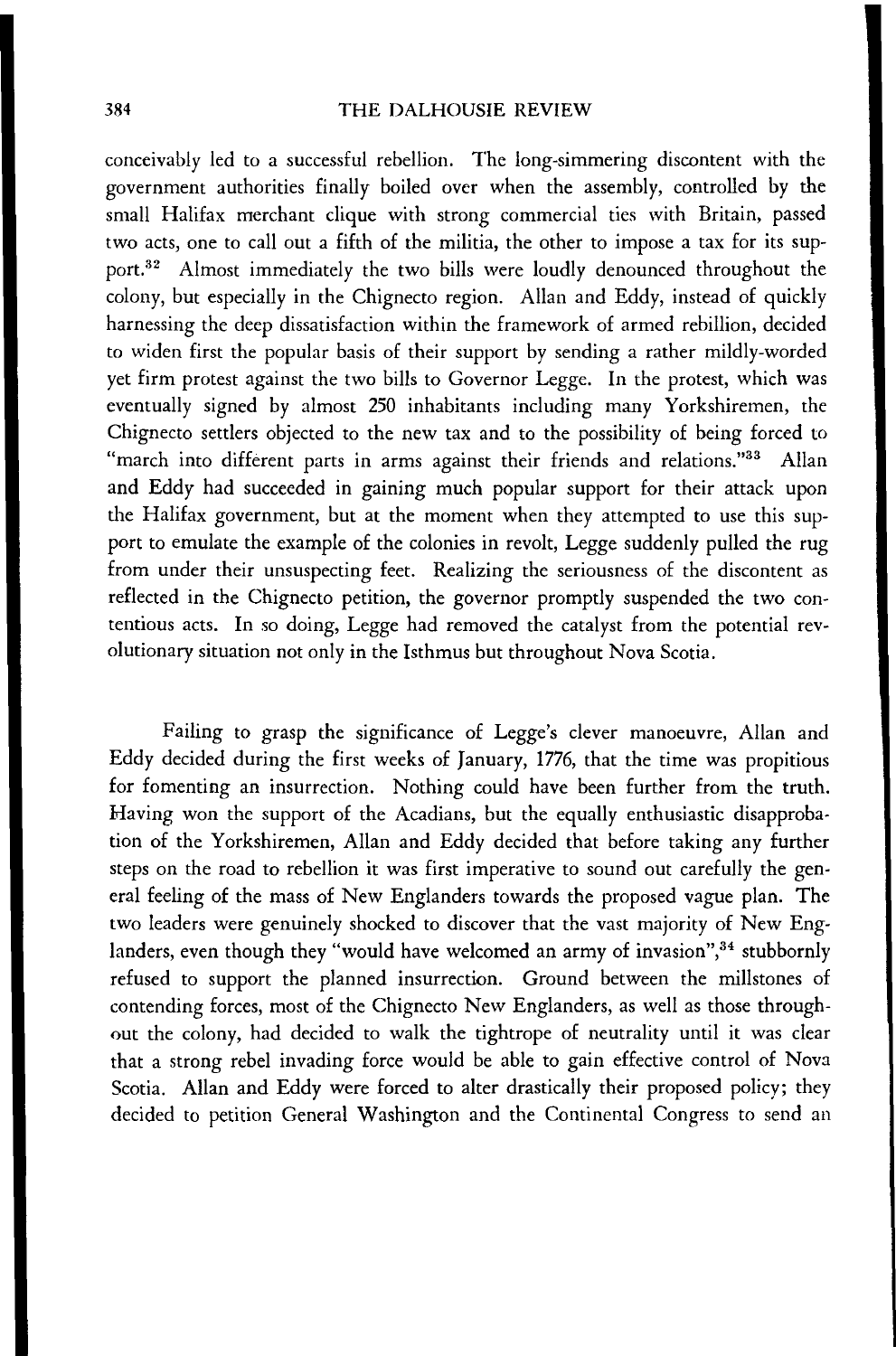·'army of liberation" to Nova Scotia. The Machias plan of August 1775 had been resurrected.

Jonathan Eddy, with a band of fourteen men, had set out in February from Chignecto to persuade Washington and the Continental Congress to invade Nova Scotia. On March 27, Eddy met with the American general at Cambridge.<sup>35</sup> Washmgton carefully considered Eddy's often illogical arguments, but believing that the British forces that had abandoned Boston<sup>36</sup> ten days earlier were now in Halifax, the General informed the ambassador that "in the present uncertain state of things ... a much more considerable force [than Eddy had even requested] would be of no avail."37 Washington reaffirmed the policy he had first enunciated on hearing of the Machias plan in August of the preceding year.<sup>38</sup> The disillusioned Eddy next went to the Continental Congress in Philadelphia, but as he expected, here too his urgent appeal fell on unresponsive ears.<sup>39</sup> After his return to the Isthmus in May it was decided that, as a last resort, the government of Massachusetts should be approached for military aid. The persistent Eddy, accompanied by Howe, Rogers, and Rowe, immediately set sail for Boston.

During the months of January and February the Halifax government had been strangely indifferent to developments in the Chignecto Isthmus. The loyalist leaders, Charles Dixon and the Rev. John Eagleson, had bombarded the Governor and his Executive Council with frantic letters.<sup>40</sup> A delegation had been sent to General Washington by the New Englanders; 41 and on hearing a rumour that the American army had captured Bunker Hill, the supporters of Allan and Eddy had procured "a chaise and six horses, postillion and a flag of liberty, and drove about the isthmus, proclaiming the news and blessings of liberty."42 Dixon and Eagleson demanded immediate government action. In March the Executive Council resolved "that the lieutenant-governor [Francklin] be desired to proceed, as soon as possible to [ Chignecto] ... and there make a strict inquiry into the behavior and conduct of the inhabitants, and to make report thereof to the governor; also, that he will apprehend all persons, who, on due proof, shall be found guilty of any rebellious and treasonable transactions."<sup>48</sup> Francklin, however, was able to accomplish absolutely nothing. It was not until June that the government exerted some semblance of authority on the troubled Isthmus. This delay was at least partly the result of the recall of Legge in May and his replacement by Lieutenant-Colonel Arbuthnot.<sup>44</sup> In June, 200 Royal Fencibles<sup>45</sup> under the command of Lieutenant-Colonel Joseph Gorham were sent to occupy Fort Cumberland, which had been abandoned by the British eight years earlier.<sup>46</sup> Fort Cumberland, the reconstructed French Fort Beausejour, was strategically located at the extreme southern tip of the Fort Cum-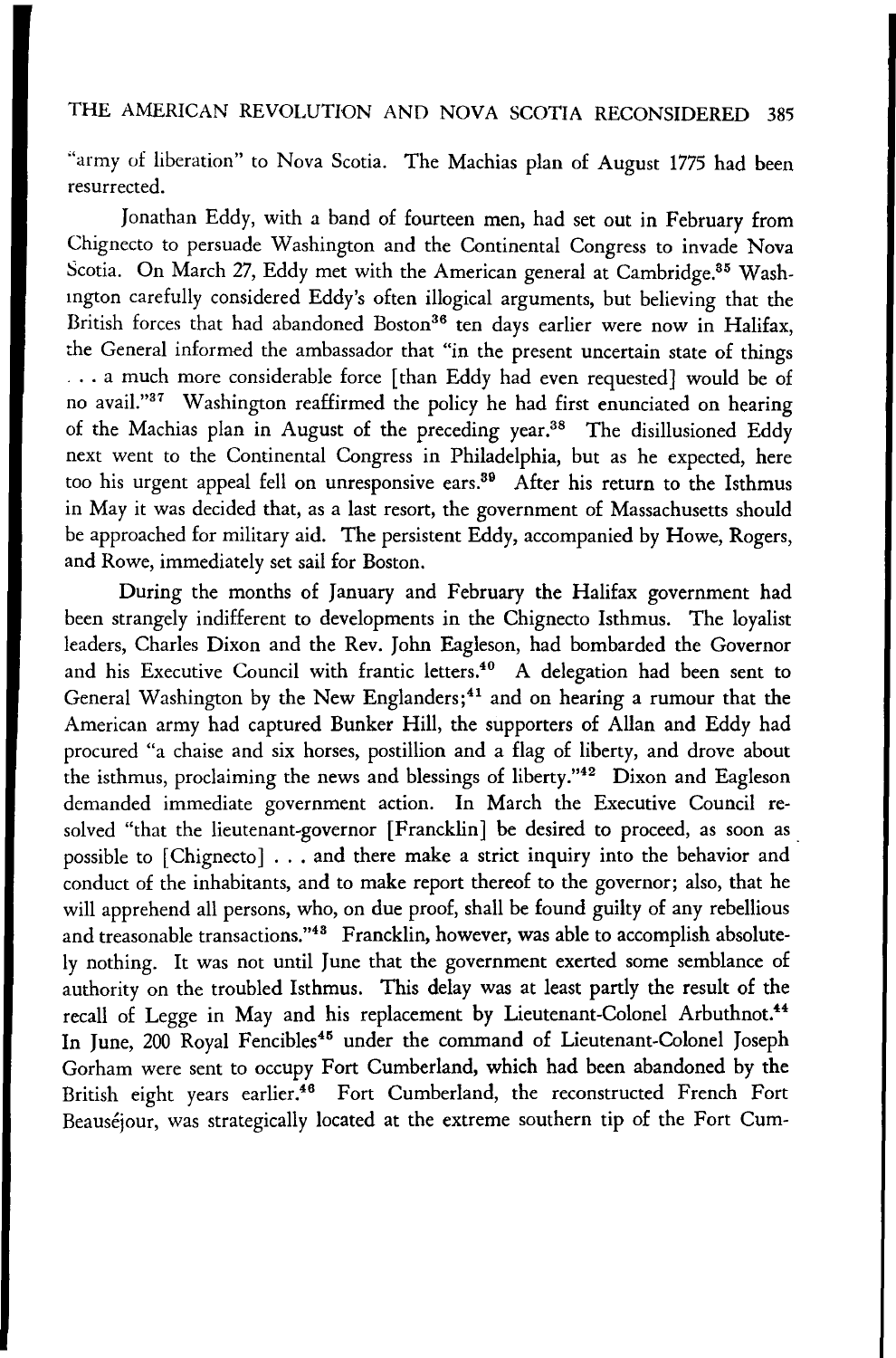#### 386 THE DALHOUSIE REVIEW

berland Ridge which, together with the Fort Lawrence Ridge, cuts through the Chignecto marshlands until it almost touches the waters of the Bay of Fundy. Gorham found the fort in a state of serious disrepair. He reported that "the face of the Bastions, Curtains, etc., by being so long exposed to the heavy rains and frost were bent down to such a slope that one might with ease ascend any part of the fort."47 Gorham set about repairing the fort, and he went out of his way to overlook what he considered to be the harmless activities of the energetic American sympathizers. He hoped that a simple show of strength would completely undermine the position held by the Eddy-Allan faction.

It was not until July that the Halifax authorities, at last convinced of the seriousness of the revolutionary movement in the Isthmus, considered it necessary to strike against the leaders of the "American Party". A proclamation was issued offering a reward of  $\angle$  200 for the capture of Eddy and  $\angle$  100 for Allan, Howe, and Rogers.<sup>48</sup> On hearing that he was a man with a price on his head, Allan decided to join his friends in Massachusetts and left a committee in charge of "the revolutionary interests".<sup>49</sup>

Eddy was unsuccessful in his attempt to persuade the General Court of Massachusetts to send a military expedition "supplied with some necessaries, as provisions and ammunition ... [to] destroy those [Nova Scotian] forts and relieve our brethren and friends".50 Nevertheless, he had not entirely failed. He was promised sufficient ammunition and supplies to equip properly whatever force he himself could muster. Eddy immediately rushed off to Machias, where he knew there was a group of men still vitally interested in attacking Nova Scotia. By carefully playing upon their cupidity Eddy was able to recruit twenty-eight men from Machias.<sup>51</sup> On August 11, just as the invading army was embarking, Allan arrived. Fully aware of the weakness of the revolutionary movement on the Isthmus, Allan endeavoured in vain to dissuade Eddy from carrying out his rash and hopeless plan. Eddy refused to come to grips with the hard facts of reality; he hoped that his force would build up like a giant snowball at Passamaquoddy and Maugerville and that the Chignecto New Englanders would eagerly rally to his banner. He seeemd to believe that it would be only a matter of time before his liberating army would force the British to abandon "New England's Outpost".

At Passamaquoddy, a few miles to the east of Machias, Eddy added seven new recruits and then sailed to Maugerville in three whale boats.<sup>53</sup> At the settlement on the upper Saint John River he found the inhabitants "almost universally to be hearty in the cause",<sup>54</sup> but was able to enlist only twenty-seven settlers and sixteen Indians.<sup>55</sup> Eddy's liberating army, now numbering some eighty men, returned to the mouth of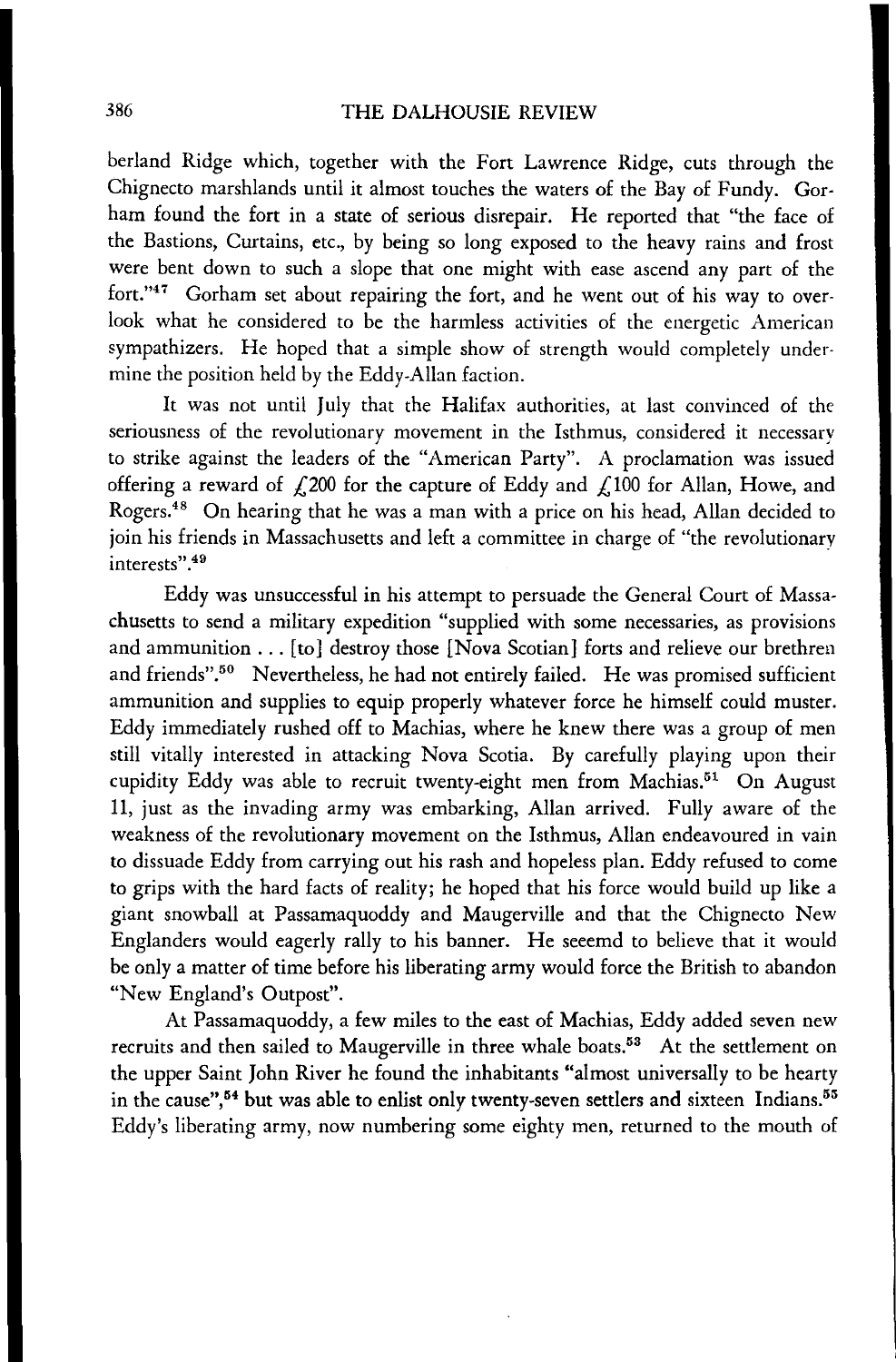the Saint John River to await the arrival of the promised ammunition and supplies from Boston.<sup>56</sup> There was an unexpected prolonged delay, and the force was unable to move eastwards until the last week of October. On October 29, Eddy's men easily captured fourteen of Gorham's troops who were stationed at the military outpost of Shcpody, to the south of present-day Moncton.<sup>57</sup> The invaders<sup>58</sup> then swung sharply to lhe north and made their way up the Petitcodiac and Memramcook Rivers to the Acadian settlement of Memramcook, where Eddy had no trouble whatsoever in persuading a number of Acadians to support him.<sup>59</sup> From Memramcook, on November 5, Eddy and his men marched eastwards towards their immediate objective-Fort Cumberland.<sup>60</sup>

The supporters of Allan and Eddy on the Isthmus loudly "expressed their Uneasiness at seeing so few [invaders] ... and those unprovided with Artillery."61 They vehemently argued that, taking everything into consideration, there was no possible chance of success. Even if Fort Cumberland were captured, and this was highly unlikely, British reinforcements would readily rout Eddy's motley collection of undisciplined freebooters, Indians, and Acadians. Eddy was forced to resort to outright intimidation and to false promises in order to win the unenthusiastic support of his friends. His policy was objectively described by his associate Allan:

That they [Chignecto New Englanders] had supply'd the Enemys of America which had much displeased the States. That the Congress doubted their integrity, that if they would not rouse themselves and oppose the British power in that province [Nova Scotia] they would be looked upon as enemys and should the country be reduced by the States they would be treated as conquered people and that if they did not Incline to do something he [Eddy] would return and report them to the States. But if they would now assert their rights publickly against the King's Govt, he was then Come to help them and in Fifteen days Expected a reinforcement of a large body of men.<sup>62</sup>

These reinforcements existed only in Eddy's active imagination.

Only fifty New Englanders, against their better judgment, rallied to Eddy's banner, and they were joined a short time later by twenty-seven men from the Cobequid region of Nova Scotia.<sup>63</sup> The invading army now numbered roughly 180 men.64 Eddy must be given a considerable amount of credit for using his relatively small force to gain virtual control of the entire Chignecto Isthmus, except, of course, for Fort Cumberland. Most of the Yorkshiremen, fearing the destruction of their property if they supported Gorham, quickly surrendered their guns and ammunition to the invaders.65 It should be noted that well over half of the New Englanders supported neither Eddy nor Gorham, but instead carefully pursued a policy of neutrality.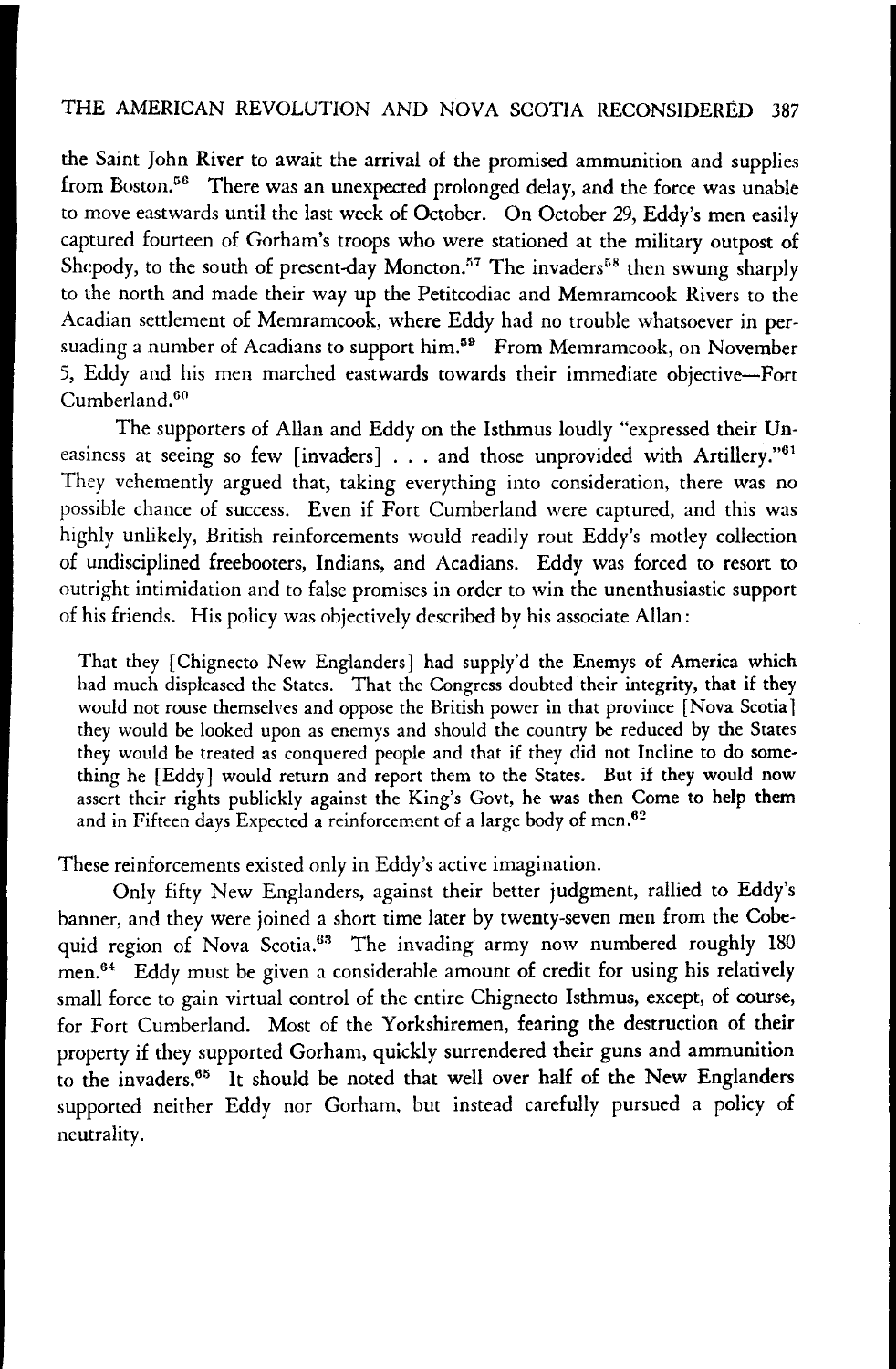Eddy was not a demagogue, nor was he a megalomaniac. He was convinced that all ties with Britain should be severed, and his fanatical enthusiasm for the Revolutionary cause seriously dulled his already undeveloped sense of military strategy. In spite of fantastic rumours regarding the size of Eddy's invading force which spread like wildfire throughout Nova Scotia during the months of October and November, the inhabitants could not be aroused from their lethargic neutrality.

As early as August, Gorham had heard of Eddy's invasion plans, but it was not until the beginning of November that he learned that Eddy was in the Chignecto region.<sup>66</sup> With fewer than 200 troops at his command<sup>67</sup> and believing that Eddy had at least 500 men,<sup>68</sup> Gorham was of the opinion that he was in no position to attack the invaders.<sup>69</sup> Therefore he felt that the only alternative was to adopt a defensive policy and to wait for reinforcements from Halifax. This was the right policy at the right time.<sup>70</sup>

During the early morning hours of November 7, Eddy's forces experienced their only real victory in the futile Chignecto campaign. Taking advantage of a thick fog which had settled over the coastal region, Zebulon Rowe and a handful of men thirsting for excitement and possible loot set out to capture a sloop filled with supplies for the Fort Cumberland troops.<sup>71</sup> Because of the low tide the sloop lay on the broad mud flats to the south-west of the fort. Eddy's description of this most humorous incident of the rebellion makes fascinating reading:

After a Difficult March, they arrived opposite the Sloop; on board of which was a Guard of 1 Sergt and 12 men, who had they fir'd at our People, must have alarmed the Garrison in such a Manner as to have brought them on their Backs. However, our men rushed Resolutely towards the sloop up to their Knees in Mud, which made such a Noise as to alarm the Centry, who hailed them and immediately called the Sergt of the Guard. The Sergt on coming up, Ordered his Men to fire, but was immediately told by Mr. Row<sup>[e]</sup> that if they fired one Gun, Every Man of Them should be put to Death; which so frightened the poor Devils that they surrendered without firing a Shot, although our People Could not board her without the Assistance of the Conquered, who let down Ropes to our Men to get up by.<sup>72</sup>

As the working parties from the fort arrived to unload the sloop, they too were easily captured.73 Altogether thirty-four of Gorham's troops, including Captain Barron, Engineer of the Garrison, and the Chaplain, the bibulous Rev. Eagleson, were seized by Rowe's detachment.74 The captured sloop was sailed away at high tide in the direction of the Missiquash River, but not before the Royal Fencibles "fired several cannon shots"<sup>75</sup> at the brazen enemy.

Only two attempts were made to capture Fort Cumberland, one on November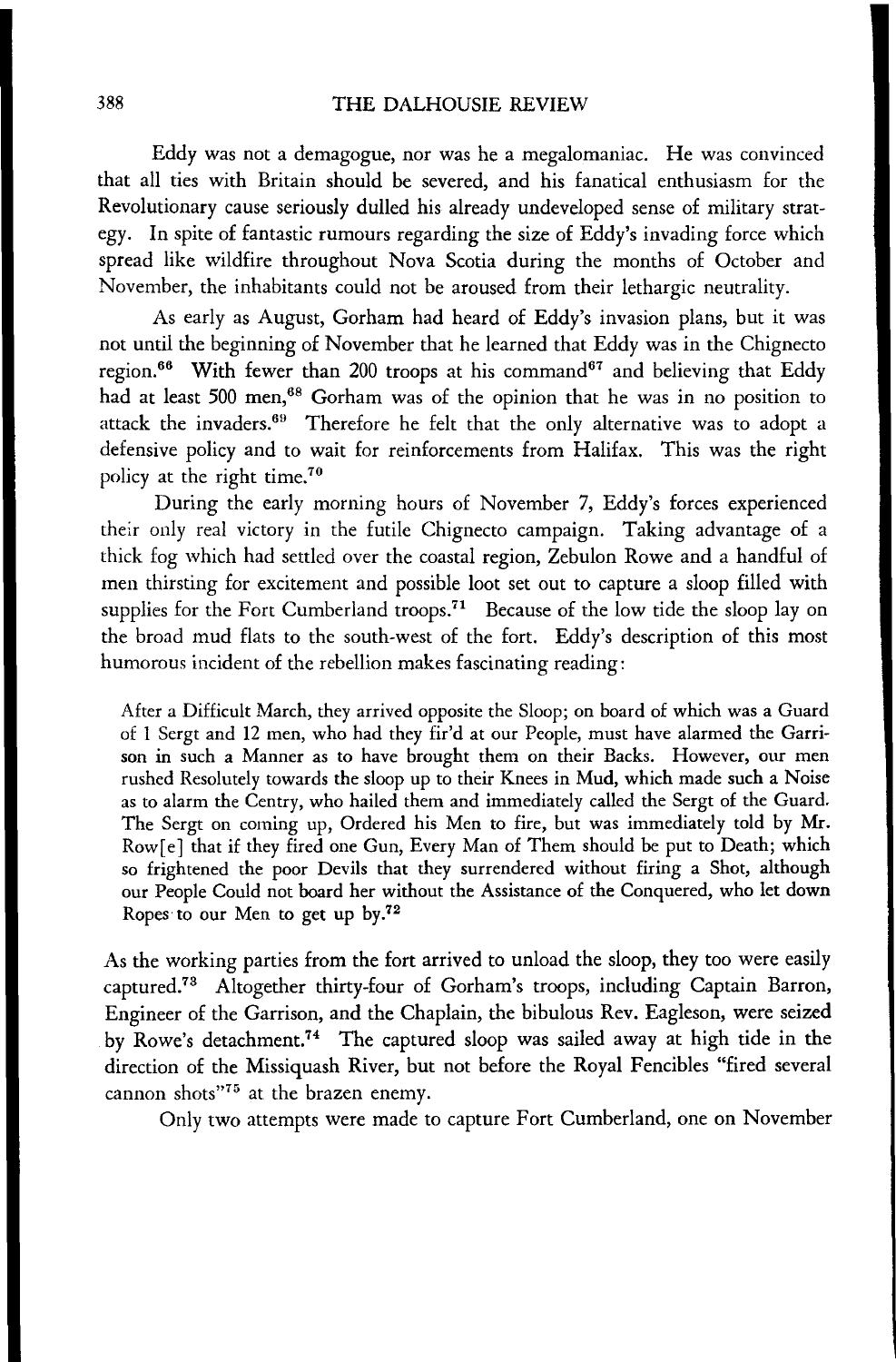$13^{76}$  and the other nine days later.<sup>77</sup> Both were miserable failures. Before Eddy could organize a third attempt, British reinforcements arrived.

On November 27 and November 28, the British relieving force, consisting of two companies of Marines and one company of the Royal Highlanders, finally landed at Fort Cumberland.<sup>78</sup> The relieving force had sailed from Halifax and Windsor.<sup>74</sup> On the 28th Gorham ordered Major Batt, an officer who had accompanied the reinforcements, to lead an attack on Eddy's camp, one mile north of the fort.<sup>80</sup> At fivethirty in the morning of the 29th, Batt marched out of Fort Cumberland with 171) troops, hoping to surprise the "rebels."81 If it had not been for an alert young Negro drummer who furiously beat the alarm when he sighted the enemy,<sup>82</sup> Eddy's men would have been slaughtered in their sleep. Wiping sleep from their eyes, Eddy's confused followers ran into the neighbouring woods in search of cover.<sup>83</sup> In the skirmish that followed only seven "rebels" and four British soldiers were killed.<sup>84</sup> Seeing the hopelessness of the situation, Eddy ordered his men to retreat westwards "to the St. John River  $\ldots$  and there make a stand." $85$ Batt refused to pursue the "rebels"; instead he had his men put to the torch every home and barn belonging to those inhabitants of the Isthmus who had openly supported Eddy.86 The billowing dark clouds of smoke could be seen by the defeated invaders as they fled in panic towards Memramcook.<sup>87</sup>

Eddy's rash attempt to capture Fort Cumberland failed not only because he lacked artillery, but also because his men were poorly trained, undisciplined, and badly led. With British control of the North Atlantic firmly established, with Washington's refusal to support the invasion, and with the great majority of Nova Scotians desperately trying to be neutral, Eddy's task was hopeless. Even though the Eddy Rebellion, by any broad strategic standards, was quite insignificant in the larger Revolutionary context, it is of some importance as an illustration of the fact that in 1775 and 1776, under their superficial neutrality, the New Englanders tacitly supported the Revolutionary movement. Moreover, the Eddy Rebellion helps to indicate how effectively British naval power and the isolated nature of the settlements of Nova Scotia had "neutralized the New England migrants."88

From 1777 to 1782 almost every Nova Scotian coastal settlement (with the notable exception of Halifax) from Tatamagouche on Northumberland Strait to the Saint John River was ravaged by American privateers.<sup>89</sup> As a result of these freebooting forays many New Englanders in Nova Scotia, who had originally been rather sympathetic to the Revolution, became increasingly hostile to their brethren to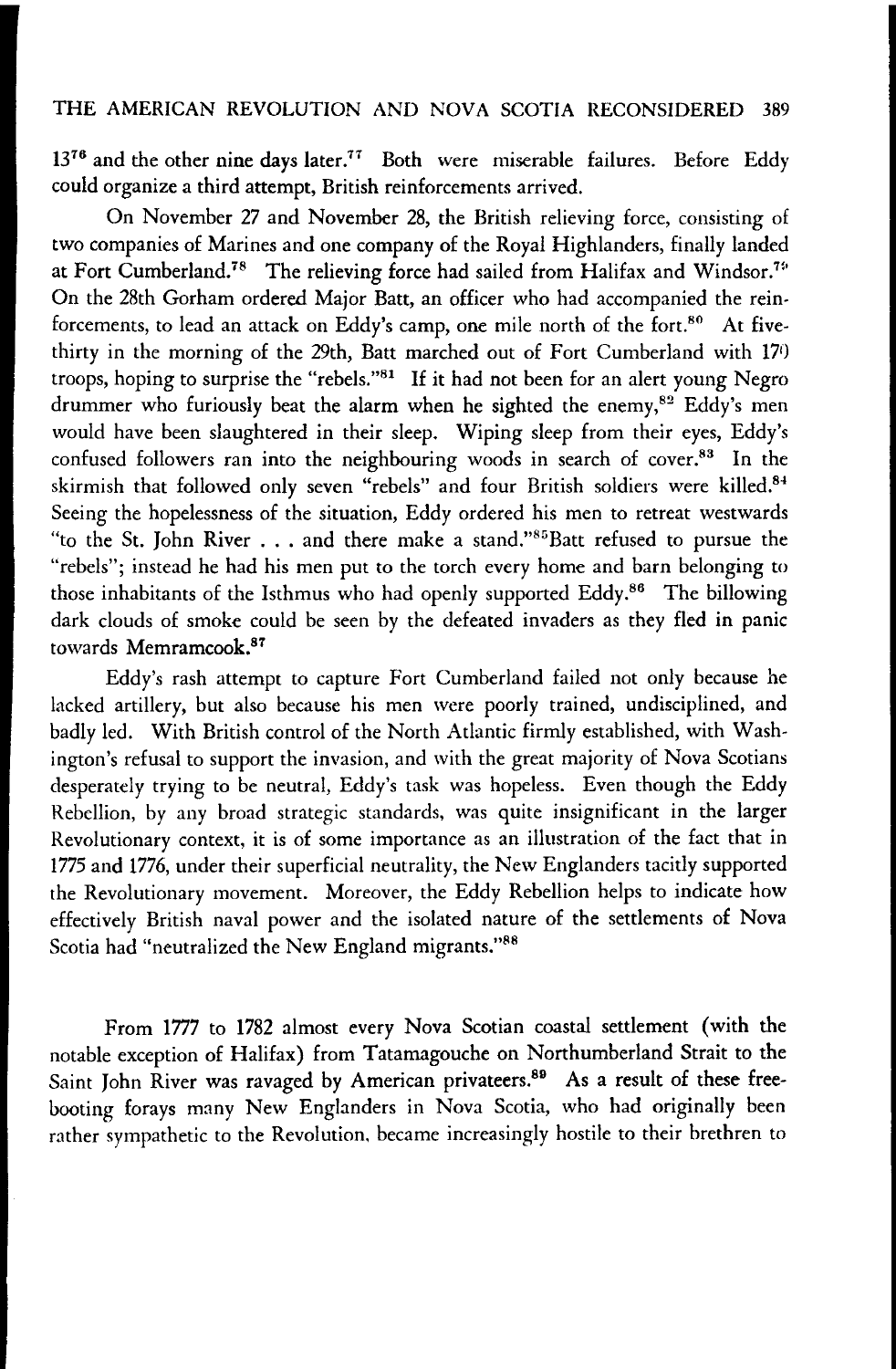the south. In 1775 and 1776 most of the Nova Scotians "divided betwixt naturai affection to our nearest relations, and good Faith and Friendship to our King and Country",90 had decided to walk the tightrope of neutrality even though they appeared to lean precariously in the direction of their "nearest relations". By the closing years of the conflict, however, as the "Neutral Yankees" reached the end of their hazardous journey, they had begun to lean towards the opposite extreme, towards the King.

What real impact did the Revolution have upon the inhabitants of Nova Scotia? Of course most of them resolved to adopt a policy of neutrality; many suffered because of the depredations of the American privateers; while a few, especially the Halifax merchants, grew rich from the usual profits of war. But was there nothing else? M. W. Armstrong has convincingly argued that probably the most important impact of the Revolution upon Nova Scotia was in precipitating the "Great Awakening of Nova Scotia."91 In addition, Armstrong has emphasized that the "Great A wakening" encouraged the development of neutrality:

Indeed, the Great Awakening itself may be considered to have been a retreat from the grim realities of the world to the safety and pleasantly exciting warmth of the revival meeting, and to profits and rewards of another character ... an escape from fear and divided loyalties ... an assertion of democratic ideals and a determination to maintain them, the Great Awakening gave self respect and satisfaction to people whose economic and political position was both humiliating and distressing.92

The prophet and evangelist of the spiritual awakening was Henry Alline who, when he was twelve, had moved from Rhode Island to Falmouth, Nova Scotia.<sup>93</sup> An uneducated farmer, Alline had experienced an unusual "Conversion",94 and in 1776 he began to preach an emotional Christian message that has been described as being a combination of "Calvinism, Antinomianism, and Enthusiasm."<sup>95</sup> The flames of religious revival96 swept up the Minas Basin in 1777, across the Bay of Fundy in 1779, and to the South Shore in  $1781$ .<sup>97</sup> All Protestant Churches in Nova Scotia were in one way or another affected by the "Great Awakening", and largely as a direct result the evangelical wing of the various Protestant Churches was able to dominate Maritime religious life throughout the nineteenth century.

British sea power, the isolated nature of the settlements, the refusal of Washington to mount an offensive against Nova Scotia, and perhaps the religious revival, all combined to keep the "Yankees" neutral during the Revolution.

#### **NOTES**

1. W. B. Kerr, "Nova Scotia m the Critical Years, 1775-6", *The Dalhousie Review*  (April, 1932), 97.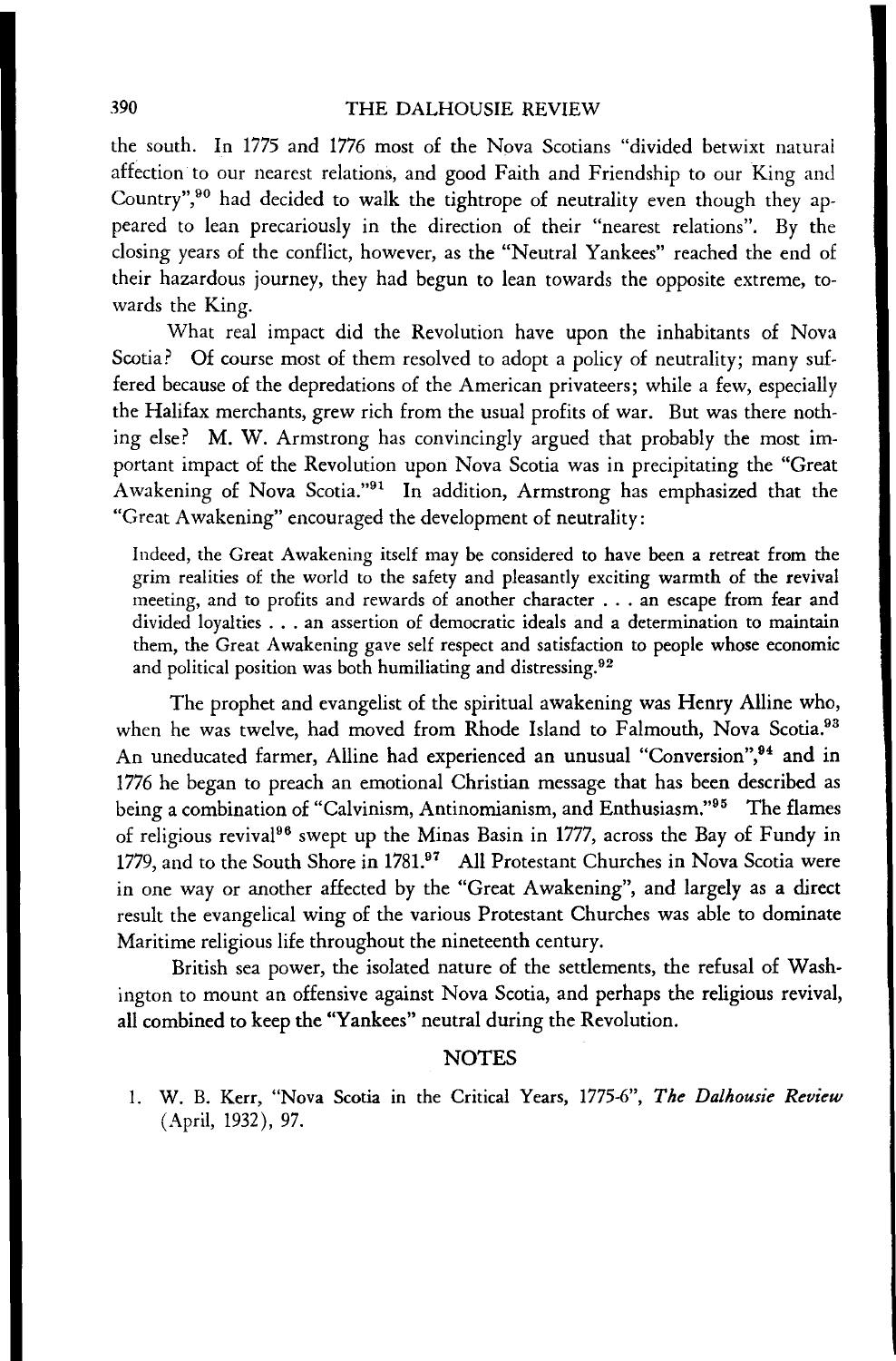- 2. S. D. Clarke, *"Movements of Political Protest in Canada, 1640-1840* (Toronto, 1959), 63.
- 3. It should be borne in mind that there was a significant German-speaking population in the Lunenburg region and that there were pockets of Highland Scots, Yorkshiremen, Acadians, and Scots-Irish scattered throughout the peninsula of Nova Scotia. Most of these settlers (a few Acadians and Scots-Irish are the exception to the rule) also remained neutral during the Revolution even though their sympathies lay with the Crown.
- 4. J. B. Brebner, *The Neutral Yankees of Nova Scotia* (New York, 1937), 329-337.
- 5. V. Barnes, "Francis Legge, Governor of Loyalist Nova Scotia, 1773-1776", *New England Quarterly* (July, 1931), 420-447. See also a convincing criticism of this view in W. B. Kerr, "The Merchants of Nova Scotia and The American Revolution", *Canadian Historical Review* (March, 1932) 21-34.
- 6. A. L. Burt, *The United States, Great Britain, and British North America* (Toronto, 1940), 13.
- 7. W. B. Kerr, *The Maritime Provinces of British North America and the American Revolution* (Sackville, n.d. ), 59.
- 8. *Ibid.,* 60.
- 9. *Ibid.,* 53-60.
- 10. *Brebner,Neutral Yankees of Nova Scotia,* 352.
- I I. J. C. Webster, *The Forts of Chignecto* (Sackville, 1930), 5.
- 12. W. C. Milner, *History of Sackville, New Brunswick* (Sackville, 1955), 14-21.
- 13. B. J. Bird, "Settlement Patterns in Maritime Canada; 1687-1876", *The Geographic Review* (July, 1955), 398-9.
- 14. *Ibid.*
- 15. W. C. Milner, "Records of Chignecto", *Collections of the Nova Scotia Historical Society,* Vol. XV (Halifax, 1911), 41-45.
- 16. *Ibid.,* 40.
- 17. W. B. Kerr, *The Maritime Provinces ... and the American Revolution,* 68.
- 18. *Ibid.*
- 19. J. M. Beck, *The Government of Nova Scotia* (Toronto, 1957), 22-25.
- 20. D. C. Harvey, "The Struggle for the New England Form of Township Government in Nova Scotia", *Canadian Historical Association Report* (1933), 18.
- 21. D. C. Harvey, "Machias and the Invasion of Nova Scotia", *C.H.A.R.* (1932), 17.
- 22. J. C. Fitzpatrick (ed.), *The Writings of George Washington* (Washington, 1931), Ill, 415.
- 23. *Ibid.,* III, 415-416.
- 24. The Petition of the Chignecto Inhabitants, December 23, 1775, *Nova Scotia Archives,*  A 94, 330-8.
- 25. Kerr, "Nova Scotia in the Critical Years 1775-6", 98.
- 26. Governor Legge to the Secretary of State, July 31, 1775, *Canadian Archives Report for 1894* (Ottawa, 1895), 334.
- 27. E. P. \Veaver, "Nova Scotia and New England during the Revolution", *American Historical Review* (October, 1904), 63.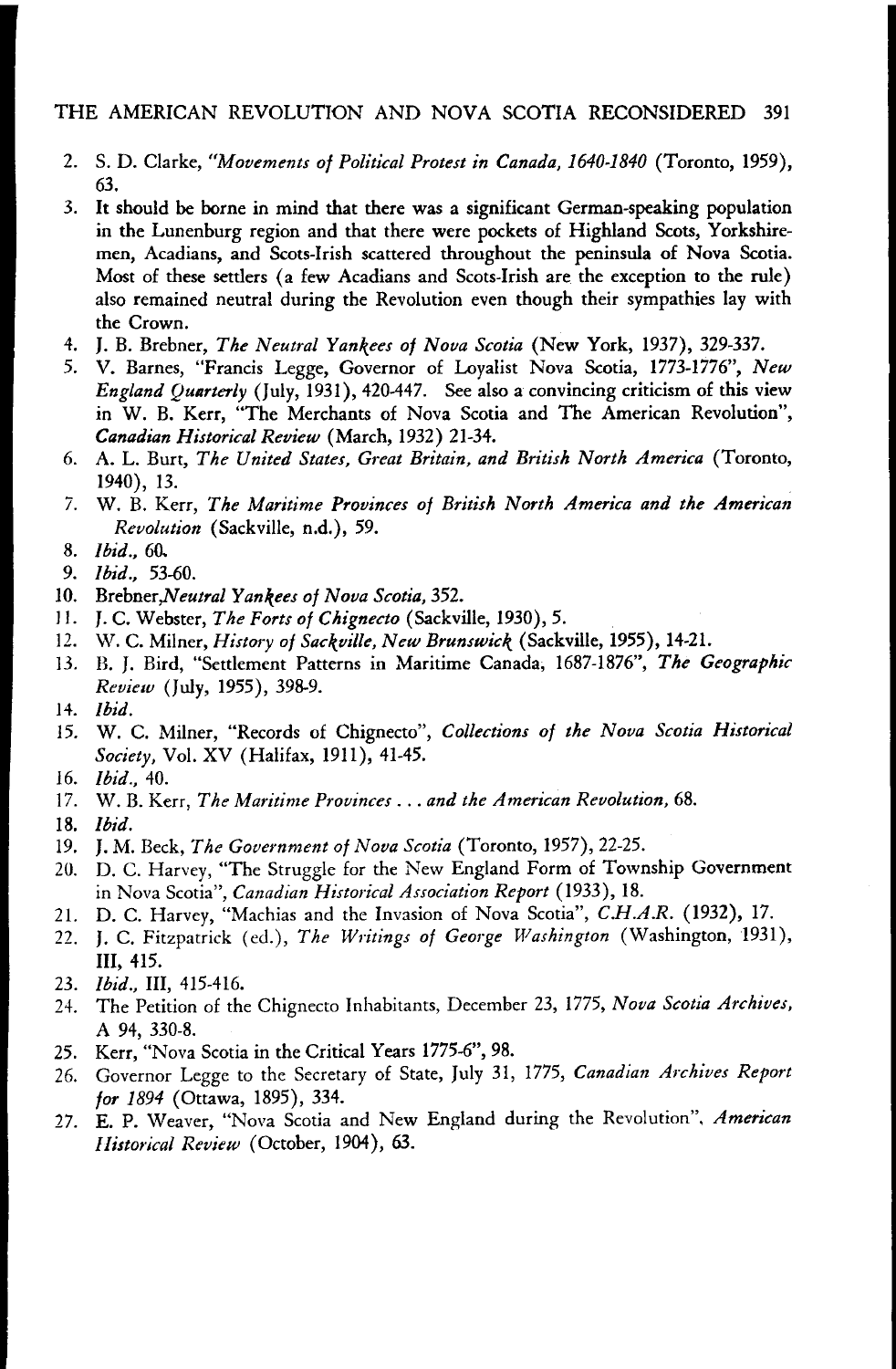# *392* THE DALHOUSIE REVIEW

- 28. B. Murdoch, *A History of Nova Scotia* (Halifax, 1860), II, 554.
- *29.* Kcrr, *The Maritime Provinces,* 69.
- 30. *Ibid.,* 63.
- 31. Quoted in F. Kidder, *Military Operations in Eastem Maine and Nova Scotia During the Revolution* (Albany, 1867), 64.
- 32. Kerr, *Tile Maritime Provinces,* 70.
- 33. The Petition of the Chignecto Inhabitants, *Nova Scotia Archives,* A 94, 330-8.
- 34. Quoted in Kerr, *The Maritime Provinces,* 73.
- 35. Fitzpatrick, IV, 437.
- 36. H. Peckham, *The War For Independence* (Chicago, 1959), 32.
- 37. Fitzpatrick, IV, 438.
- 38. *Ibid.*
- *39.* Kerr, *The Maritime Provinces,* 73.
- 40. See *Canadian Archives Report for 1894,* 345.
- 41. *Ibid.*
- 42. Kerr, The Maritime Provinces, 74.
- 43. Quoted in Murdoch, II, 568.
- 44. In the administrative shuffle Francklin was demoted to Indian Agent.
- 45. The Royal Fencibles were mostly recruited from the Loyalists in the Thirteen Colonies.
- 46. W. B. Kerr, "The American Invasion of Nova Scotia, 1776-7", *Canadian Defense Quarterly* (July, 1936), 434.
- 47. Gorham's Journal, *C.A.R., 1894,* 360.
- 48. Kerr, *The Maritime Provinces,* 78.
- 49. Kidder, *Military Operations in Eastern Maine and Nova Scotia During the Revolution,*  12.
- 50. Petition of Jonathan Eddy, Aug. 28, 1776, in P. Force (ed.), *American Archives, Fifth Series* (Washington, 1851), II, 734.
- 51. *Ibid.*
- 52. Kidder, *klilitary Operations in Eastern Maine and Nova Scotia During the Revolution,*  12.
- 53. Gorham's journal, 355.
- 54. Quoted in Harvey, "Machias and the Invasion of Nova Scotia", 21.
- 55. Kerr, "The American Invasion of Nova Scotia, 1776-7", 434.
- 56. *Ibid.,* 435.
- 57. *Ibid.*
- 58. The description of the Rebellion is to be found in Gorham's Journal, *C.A.R.,* 355-7 359-365 and in Eddy's Journal, Harvey, "Machias and the Invasion of Nova Scotia", 22-24.
- 59. Eddy's Journal, 22.
- GO. *Ibid.*
- M. *Ibid.*
- 62. Allan's Journal, Harvey, "Machias and the Invasion of Nova Scotia", 24.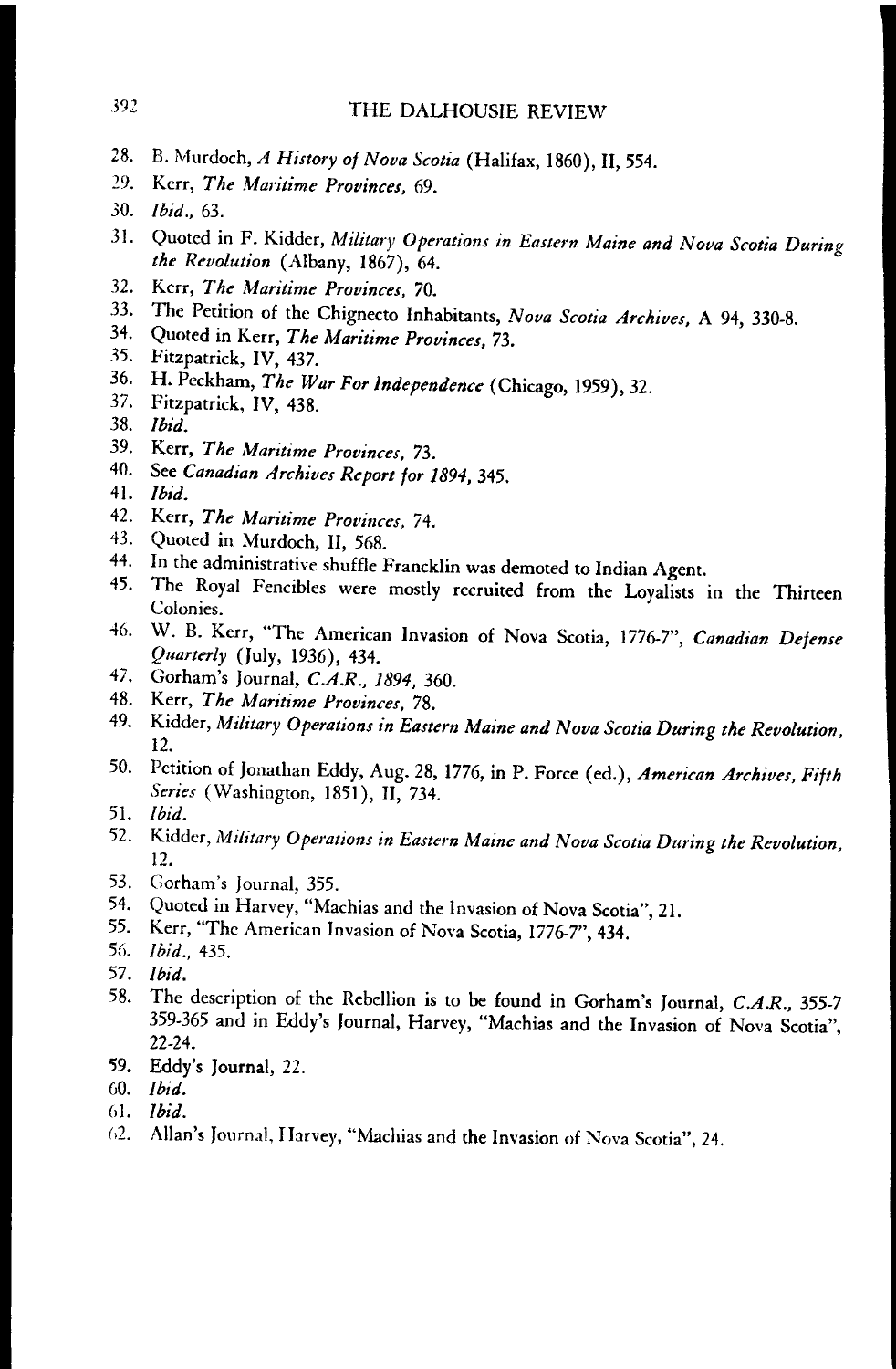- 63. Kerr, "The American Invasion of Nova Scotia, 1776-7," 435.
- 64. Eddy's Journal, 23.
- 65. Kerr, "The American Invasion of Nova Scotia, 1776-7", 436.
- 66. Gorham's Journal, 355.
- 67. *Ibid.,* 360.
- 68. *Ibid.,* 356.
- 69. *Ibid.,* 360.
- 70. For the opposite point of view see Kerr, "The American Invasion of Nova Scotia", 441: "A well-directed sortie could at any time have broken up Eddy's camp."
- 71. Eddy's Journal, 22.
- 72. *Ibid.*
- 73. *Ibid.,* 22-3.
- 74. *Ibid.*
- 75. *Ibid.,* 23; Gorham's Journal, 356.
- 76. Gorham's Journal, 361-362.
- 77. *Ibid.*
- 78. *Ibid.,* 362.
- 79. *Ibid.* This point must be emphasized especially, after examining Stanley's inaccurate reference to an overland march. See G. F. G. Stanley, *Canada's Soldiers, 1605-1954*  (Toronto, 1954 ), 118.
- 80. Gorham's Journal, 362.
- 81. *Ibid.*
- 82. C. E. Kemp, "Folk-Lore About Old Fort Beausejour", *Acadiensis* (October, 1908), 301-302. Also see Kerr, "The American Invasion of Nova Scotia", 440.
- 83. Gorham's Journal, 362.
- 84. Kerr, "The American Invasion of Nova Scotia, 1776-7", 441.
- 85. Eddy's Journal, 23.
- 86. Gorham's Journal, 362.
- 87. The contest for present-day western New Brunswick continued until the end of the Revolutionary War. In the summer of 1777 Allan's invading force of some 100 men from Machias was compelled to retreat overland from the St. John Valley towards the St. Croix when confronted by a strong British military expedition led by Major Gilford Studholme and Francklin. For the remainder of the war Allan unsuccessfully attempted to persuade the St. John River Indians to join the Revolutionary cause.
- 88. Brebner, *The Neutral Yankees of Nova Scotia,* 353.
- 89. *Ibid.,* 324-335.
- 90. Petition of the Inhabitants of Yarmouth, Dec. 8. 1775. Quoted in Brebner, 291.
- 91. M. W. Armstrong, "Neutrality and Religion in ReYolutionary Nova Scotia", *The New England Quarterly* (Mar., 1946), 50-61.
- 92. *Ibid.,* 57, 58, 60.
- 93. *Ibid.,* 55.
- 94. See W. James, *The Varieties of Religious Experience* (New York, 1958), 134-135: "My sins seemed to be laid open; so that I thought that every one I saw knew them,